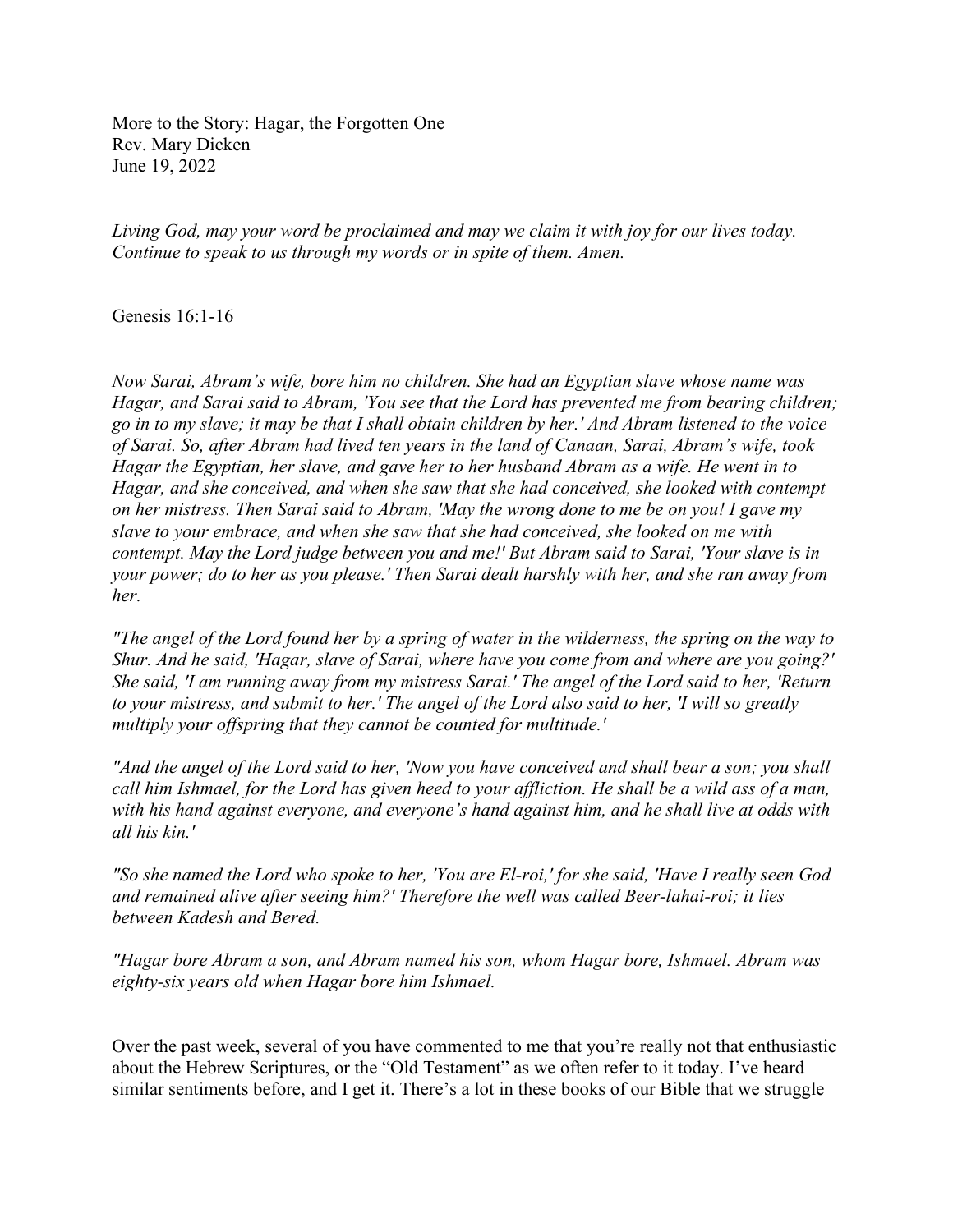to reconcile with the God we see in the Gospels — too much violence, too many rules, too many strange-to-us customs and beliefs. Plus, there are a lot of names thrown in that are just hard to pronounce. (Sorry, Dan!) I'll confess to you all, though, that I really love this part of our Bible. Some of the most fascinating characters are found in the pages of these early books. So, because I love it, we're spending a little more time in these scriptures — thank you for humoring me. And for those of you are just doing that — humoring me — don't worry. There's only one more Old Testament story I want to dive into, and then I promise we'll hop over into the New.

For me, one of those most-fascinating characters is Hagar. Her story often gets absorbed into that of Abraham and Sarah, making her a footnote of sorts, but it deserves to be heard on its own. That said, to understand Hagar's story, we have to see its intersection with the others. So, we'll start with Sarah.

Sarah was married to Abraham. We don't know much about them until the later years of their lives, starting around age 65. God tells Abraham he will be the father of a great nation, but he and Sarah have no children... and at their age, the time for child-bearing has long passed! Being the good and faithful person she was, Sarah believes God's promise, but she starts to become aware of an uncomfortable possibility: God promised her husband descendants – not her.

This is where some cultural context is important: In the ancient near east, if a couple was unable to have children, the blame was always placed on the woman. She was deemed the "barren" one.<sup>[1](#page-1-0)</sup> To compound matters, the science of conception wasn't yet understood, so children were viewed as divine gifts, not necessarily a direct result of sexual intercourse. It follows then that if a woman was "barren", she must be a religious failure of sorts since God was withholding children from her.

So it is in that context that we find Sarah fully committed to the covenant God made with Abraham, and she determinedly proposes a solution to make it all happen:

"Now Sarai, Abram's wife, bore him no children. She had an Egyptian slave-girl whose name was Hagar, and Sarai said to Abram, 'You see that the Lord has prevented me from bearing children; go in to my slave-girl; it may be that I shall obtain children by her.<sup>"[2](#page-1-1)</sup>

Wait a minute... that's her solution? "Go to my 'slave-girl'"? Again, we could use some cultural context here. Laws and customs at this time said that children born to slaves belonged to their enslavers, in this case Abraham and Sarah. So, as horrifying at it sounds to our twenty-first century ears, this seemed a wholly-logical solution to their woes.

<span id="page-1-0"></span><sup>&</sup>lt;sup>1</sup> see Genesis 11:30

<span id="page-1-1"></span><sup>2</sup> Genesis 16:1-2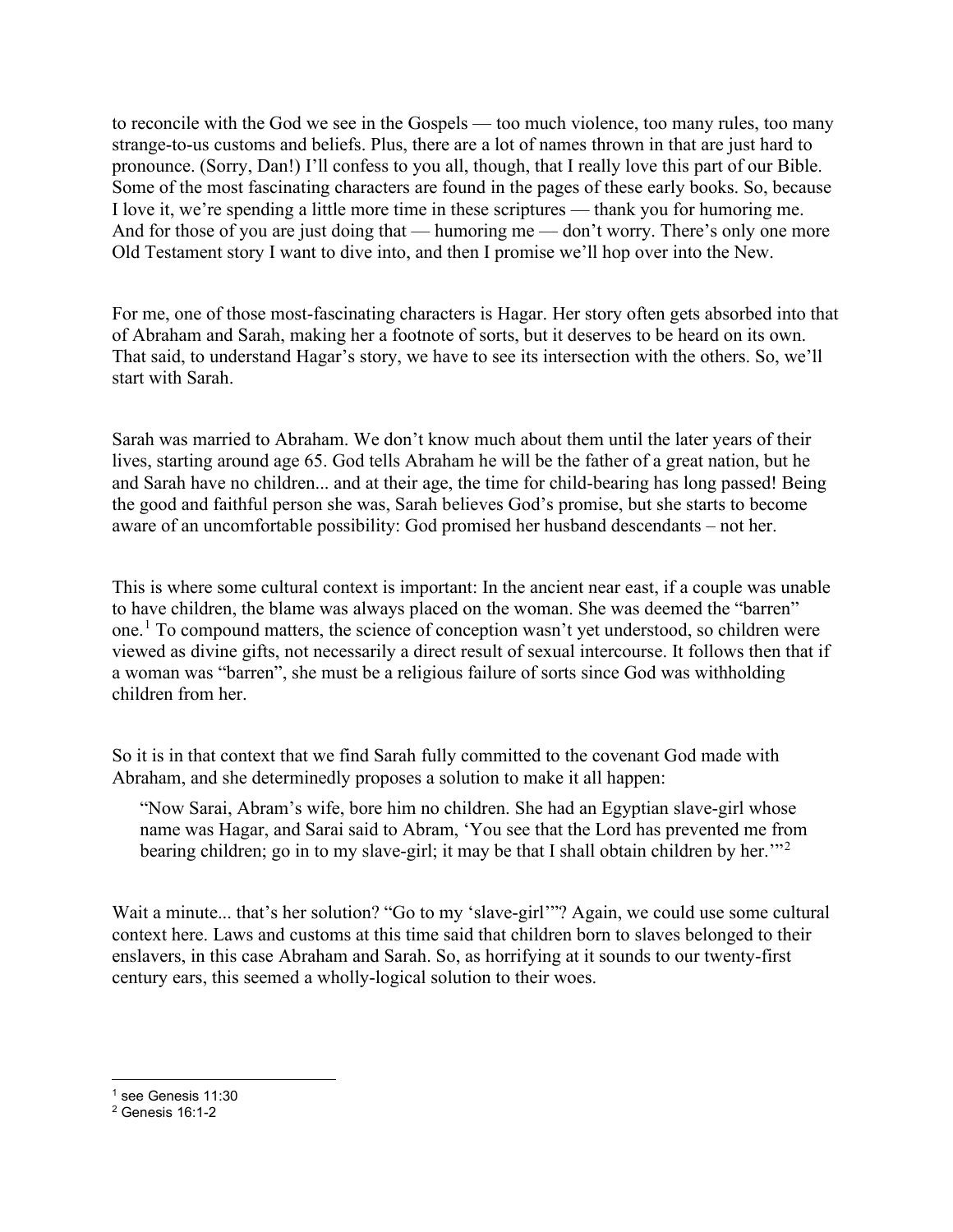Now we should turn to Hagar, the one Sarah just offered up to her husband. We don't know much about her life up until this moment. We know she was from Egypt but is now living in the wilderness with Sarah and Abraham, so far from her family and loved ones. We know she is Sarah's slave, and we assume she's young as she's been nominated to bear children with Sarah's husband (an octogenarian at this point) – children who ultimately will not be considered Hagar's children. What we don't know is how long it took for her to conceive. Did this happen right away? Or years later? We also don't know how much say she had in all this — my assumption is not much. The story is not clear about Hagar's willingness or unwillingness to sleep with Abraham. Regardless, given the power disparity, we know she could not truly give consent, so her story is, from the beginning, one of great injustice.

The story goes on. Abraham impregnates Hagar, and — not surprisingly — Hagar is not thrilled with Sarah by this point.<sup>[3](#page-2-0)</sup> Sarah's not a fan of Hagar either and, as the one with the power in their relationship, she abuses Hagar.<sup>[4](#page-2-1)</sup> Hagar runs away. This is where the story gets interesting.

We're told an angel of God finds Hagar in the desert. She can't be doing well at this point. She's gone through the trauma of enslavement in a foreign land, a forced pregnancy, abuse, and now assumes she's going to die in the desert — alone. The angel strikes up a conversation with her. He has the nerve to tell her to go back and then makes a promise — one almost identical to the one made to Abraham that started this whole debacle. She's told she'll have so many descendants they "cannot be counted." And then comes the beautiful part. The angel gives her not-yet-born baby a name: Ishmael, which means "God hears." God heard Hagar's pain, her misery, her sobbing. God hears.

Then, Hagar decides that if God can name her baby, she can name God. I told you she's fascinating. This moment is what does it for me. Hagar is the only person recorded in the Bible to *name* God. She has the holy spunk, boldness, and audacity to think she has that right, and God seems OK with it! So she tells God their name is *El-roi*, which means "the Living One who sees me." There's this delightful play on words that follows, where she says, "I've seen the One who sees me!"

God hears me. God sees me. This is Hagar's story.

Since this is a story about names, it's worth pausing for a moment to consider Hagar's name. Her name is often translated as "flight" — rather appropriate since she fled to the desert. But it can be translated other ways too… "other," "outsider," "stranger," or maybe just "who let her in?" In other words, Hagar didn't belong. She was a foreign, single mother with no power or control over her life or body. She was seen as less-than-human property that could be passed around at

<span id="page-2-0"></span><sup>3</sup> see Genesis 16:4

<span id="page-2-1"></span><sup>4</sup> see Genesis 16:6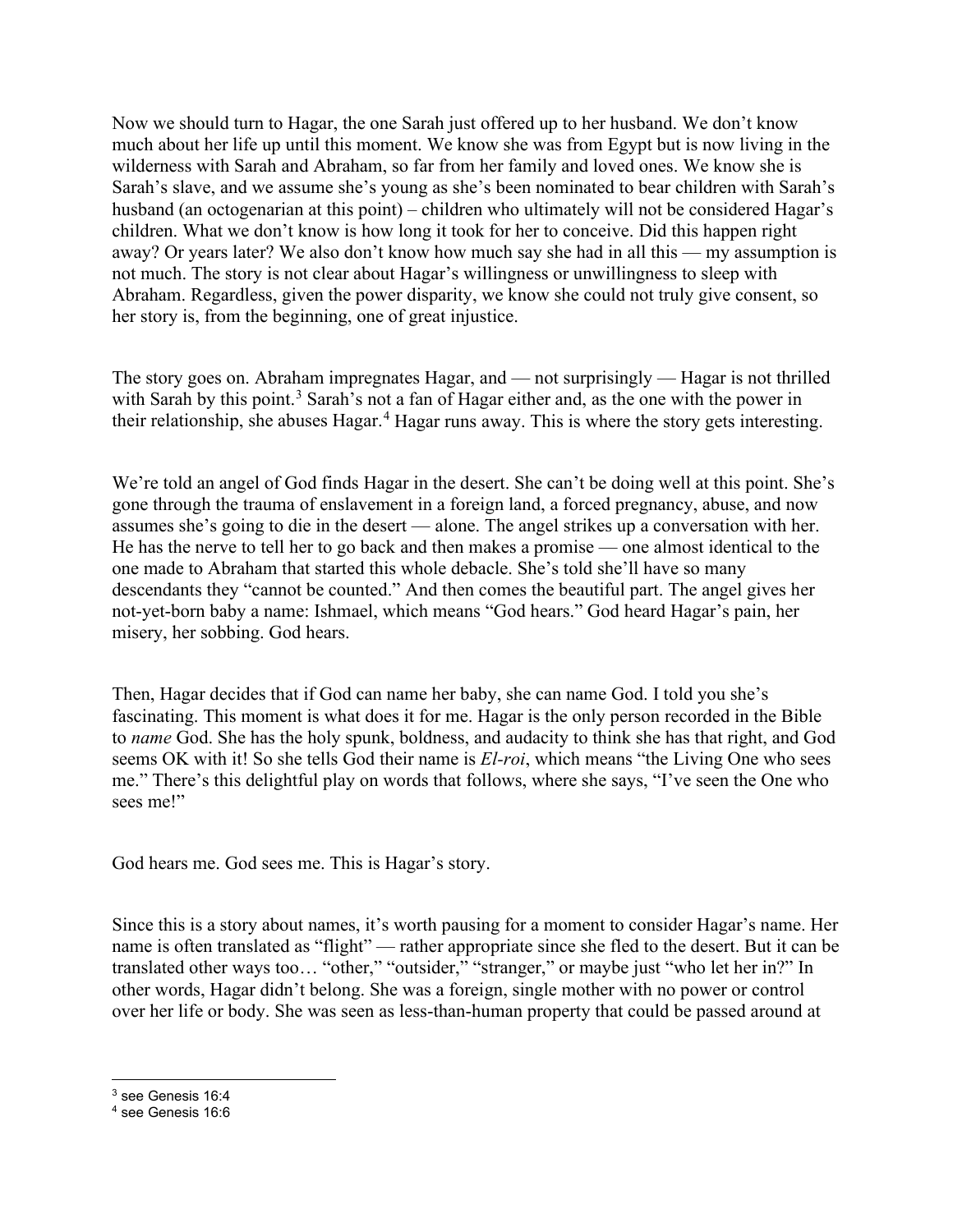the whims of her owners. Hagar the person was forgotten, but in this story we are reminded that God never forgot her. God hears her. God sees her.

The story goes on beyond our text for this morning. If we fast-forward fifteen years and five chapters in the book of Genesis, we find Hagar and her now teenage son Ishmael back with Abraham and Sarah. Sarah has her own miracle-baby now, Isaac. Not surprisingly, the dysfunction of their family continues. Sarah is *done* with Hagar at this point. She sees no point in keeping them around and even suspects Ishmael could be a threat to Isaac and his inheritance. This conflict has been simmering for fifteen years, and history repeats itself as Sarah banishes both of them to the desert with a laughably-small supply of bread and water. Hagar is convinced this is the end for them, and she sobs out of love for her soon-to-be dead child. This is the first time in the Bible that we hear of someone openly weeping. I think it's justified in this moment. Teenage Ishmael joins in on the crying, and then God shows up again. We're told God heard the boy crying. God heard Ishmael crying, the boy named "God hears."

An angel of God speaks to Hagar, saying, "What's the matter? Don't be afraid. God hears you." We're told she opens her tear-filled eyes and sees a miracle — a well filled with water. They drink and live. Then, it says God was with them as the boy grew up.

Even all those years later, even after things are settled for Abraham and Sarah (they have their own baby Isaac, after all), even after Hagar and Ishmael's story shouldn't matter to us anymore because they're no longer needed for the grand plan, even still…. God sees them. God hears them. And God is with them.

Now, for all of you who are more fans of the New Testament than the Hebrew scriptures — On this side of the resurrection, we're pretty clear that God is a God of love. *Of course* God hears, sees, and sits with us in the joys and challenges of life. The beauty of this story, though, is that it reminds us that God has *always* been that God, from the very beginning. This is why we need these stories. In this moment, we see the eternal God who sees and hears us all, even the most marginalized and forgotten people.

Many of you know that I walked the Camino de Santiago several years ago. The whole experience was life-changing for me, but there were moments that remain especially vivid in my mind. One happened about a week into the pilgrimage but it really starts before I left home. The day before I flew to Spain, I went to the hospital to see a friend. This wasn't a church member. In fact, I'm pretty sure he didn't have much to do with church. This friend was a harpist-friend. He'd been battling cancer for a while and more and more that year I'd been covering for him with concerts he just wasn't up to playing. When I saw him that day, he was so weak and tired. I told him about my trip, and he lit up. He was so excited for me and made me promise to send him pictures along the way.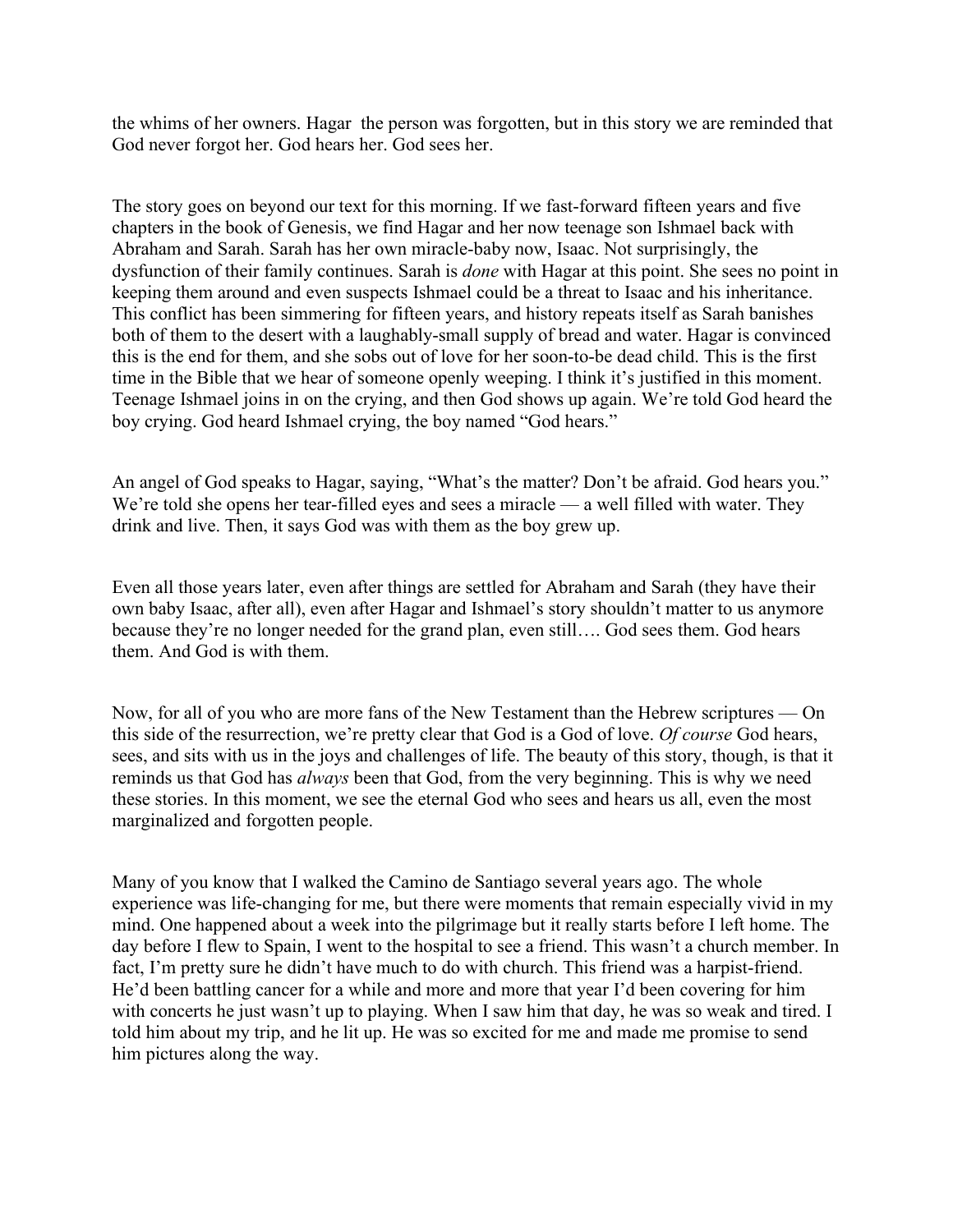A week later, our pilgrimage path led us into an artists colony of sorts. I took pictures of it all, knowing my friend would love it. Then, I got the news that he died. I didn't share it with my companions right away, but looking back I'm sure they could tell something was up. That evening, we gathered on the roof of the pilgrim's hostel where we were staying for a little communion and prayer service. One of my friends was leading the prayers, our heads were bowed, and we were otherwise silent. Next thing I know, the woman next me reaches over, grabs me, and envelops me in a big hug. I lost it then, sobbing messily all over her, much to the dismay of those around us. She didn't know my friend had died, but she did *see* me in that moment. She saw my pain I was trying to hide and responded. In that moment, she was bearing the image of the God who sees.

Hagar is more than a footnote. Her humanity was disregarded by those in her lifetime, but it doesn't have to be forgotten by us. We can honor her today by seeing her fully, by hearing her story and what she can teach us about others, about God. Her story of marginalization is one that continues to repeat itself. We may not see enslavement and forced pregnancies practiced openly around us today, though slavery and oppression are still very much realities in the twenty-first century. The diminishment of humanity still persists, despite how much we'd like to believe otherwise.

As a society, consciously or unconsciously, we demean others because of their status, poverty, skin color, religion, immigration status, supposed lack of intelligence, or different political belief. Too often we fall into the trap of dehumanizing those we disagree with or dislike. We turn "the other" into a two-dimensional caricature, laughing at mean-spirited cartoons or jokes, or perhaps just engaging in gossip about them or more subtle ways of dismissing someone as irrelevant. We prefer to avoid eye contact with those sleeping on the streets or begging for spare change. We'd rather not hear about the horrors of life that are the realities for our neighbors without the resources and privileges we have. We'd like to just close our ears and turn our eyes from that which makes us uncomfortable and focus instead on the happier side of life. And yet, when we do so, we fail to see the humanity of all those around us. We fail to see the *image of God* made visible even through those we like the least.

Hagar, Sarah, Abraham — their stories are all intertwined, and God was working in and through all of them. We know that God worked through Sarah to fulfill a covenantal promise and give birth to the nation of Israel. At the same time, God worked through Hagar to bring about redemption in the midst of injustice. And yet, it is only Hagar who is recorded as conversing *twice* with the Divine. I can't help but think that reveals something about where we find God. We see it in her story, and we see it in those "New Testament" Gospels we love to read: God has a heart especially for the poor, marginalized, and oppressed. That doesn't mean God doesn't love the rest of us, but it does mean that God is particularly present to the suffering.

I had a seminary professor who once remarked off-the-cuff: "There is a part of God I cannot know if I only interact with people like me." I'm not sure my professor would even remember uttering those words, but they've never left me. As I hear Hagar's story again, I wonder who the